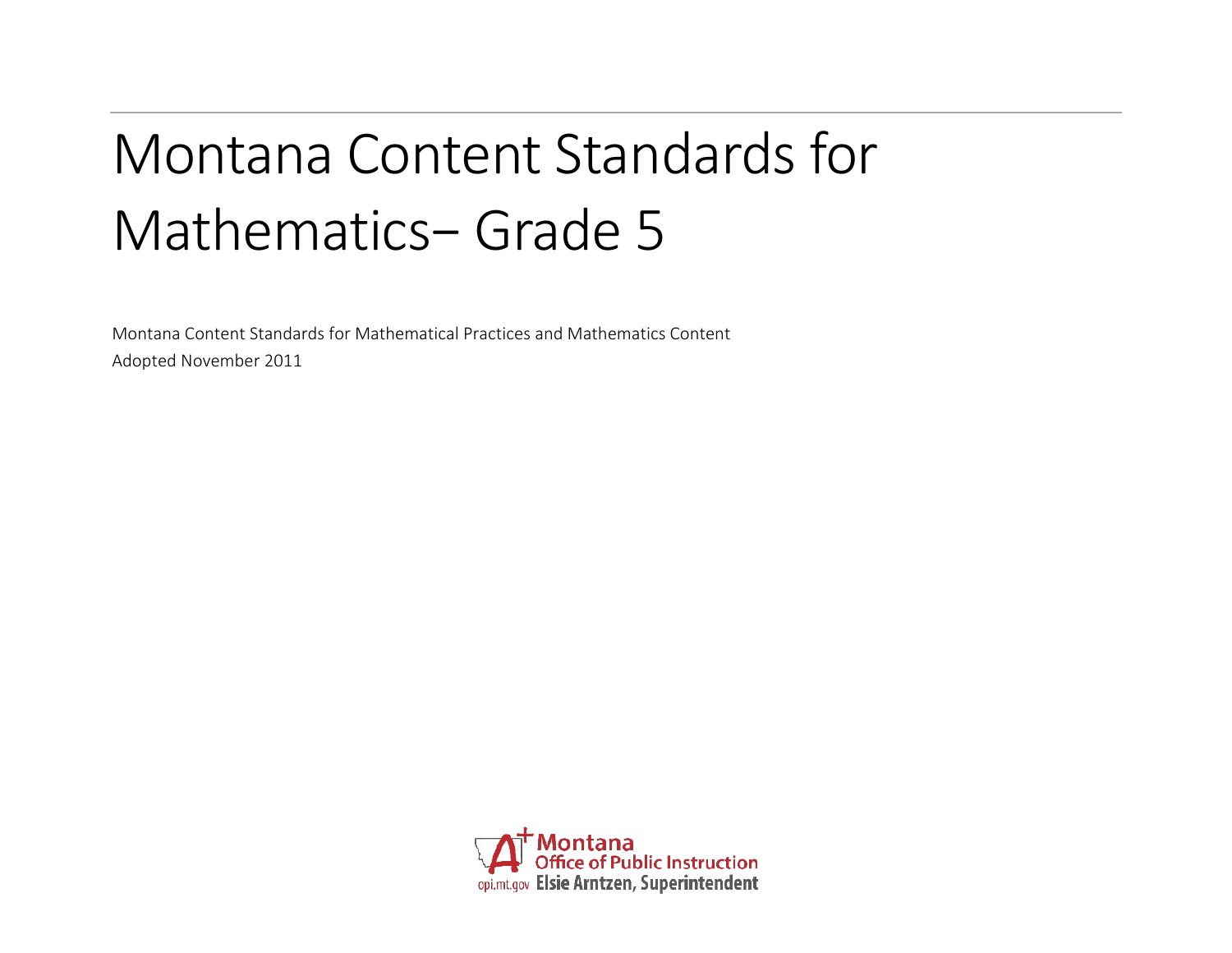(Adopted November 2011)

## **Contents**

*Adapted from Explanations and Examples Grade 5 produced by the Arizona Department of Education Standards and Assessment Division*

#### **Accommodation statement for publications**

The OPI is committed to providing reasonable accommodations to people with disabilities. If you need a reasonable accommodation, require an alternate format, or have questions concerning accessibility, contact the OPI ADA Coordinator, 406-444-3161*,* [opiada@mt.gov,](mailto:opiada@mt.gov) TTY 406-444-0235.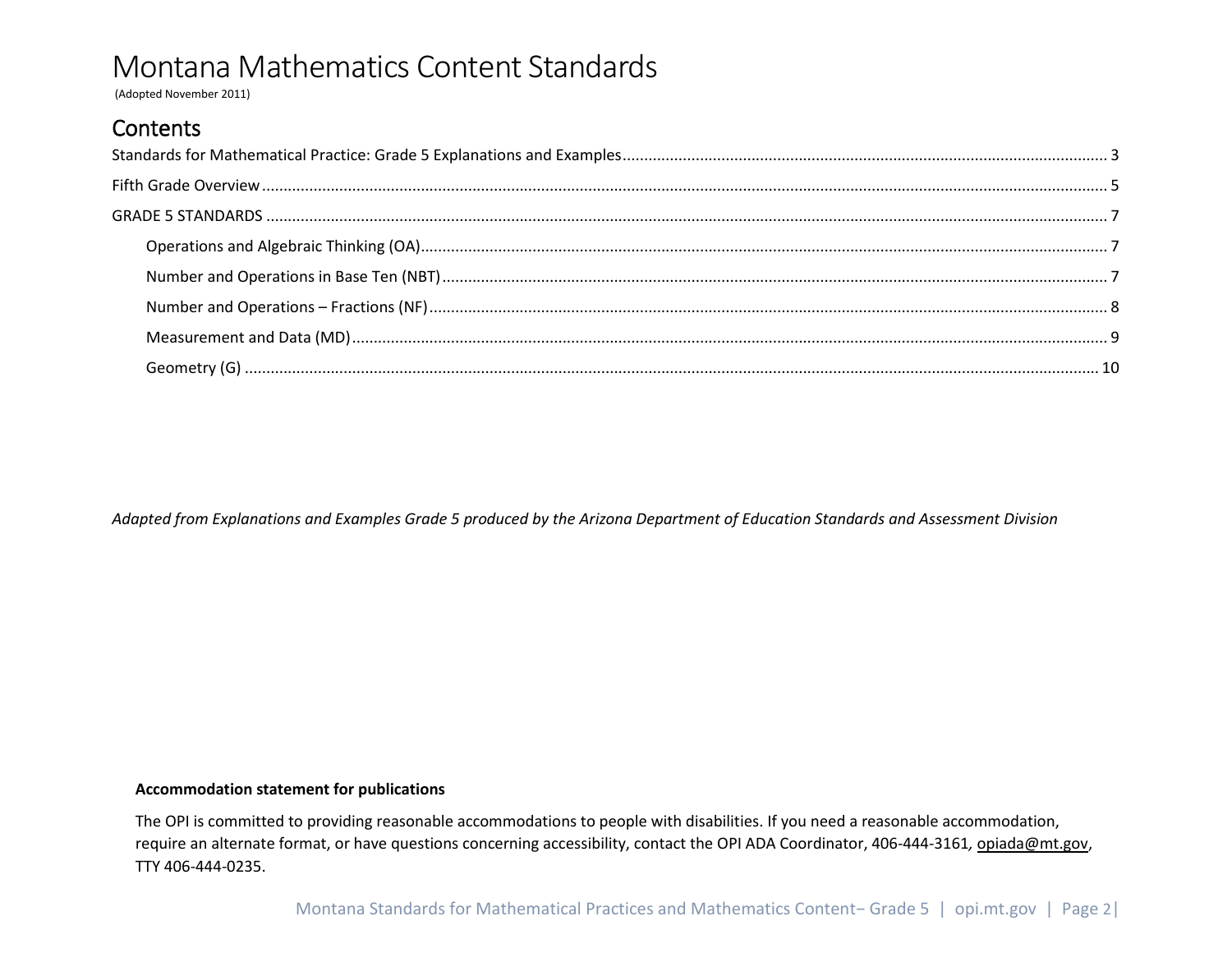(Adopted November 2011)

## <span id="page-2-0"></span>Standards for Mathematical Practice: Grade 5 Explanations and Examples

| <b>Standards</b>           | <b>Explanations and Examples</b>                                                                                   |  |  |  |  |  |
|----------------------------|--------------------------------------------------------------------------------------------------------------------|--|--|--|--|--|
| Students are expected to:  | The Standards for Mathematical Practice describe ways in which students ought to engage with the subject           |  |  |  |  |  |
|                            | matter as they grow in mathematical maturity and expertise.                                                        |  |  |  |  |  |
| 5.MP.1. Make sense of      | Students solve problems by applying their understanding of operations with whole numbers, decimals, and            |  |  |  |  |  |
| problems and persevere in  | fractions including mixed numbers. They solve problems related to volume and measurement conversions.              |  |  |  |  |  |
| solving them.              | Students seek the meaning of a problem and look for efficient ways to represent and solve it. They may check       |  |  |  |  |  |
|                            | their thinking by asking themselves, "What is the most efficient way to solve the problem?", "Does this make       |  |  |  |  |  |
|                            | sense?", and "Can I solve the problem in a different way?".                                                        |  |  |  |  |  |
| 5.MP.2. Reason abstractly  | Fifth graders should recognize that a number represents a specific quantity. They connect quantities to written    |  |  |  |  |  |
| and quantitatively.        | symbols and create a logical representation of the problem at hand, considering both the appropriate units         |  |  |  |  |  |
|                            | involved and the meaning of quantities. They extend this understanding from whole numbers to their work with       |  |  |  |  |  |
|                            | fractions and decimals. Students write simple expressions that record calculations with numbers and represent      |  |  |  |  |  |
|                            | or round numbers using place value concepts.                                                                       |  |  |  |  |  |
| 5.MP.3. Construct viable   | In fifth grade, students may construct arguments using concrete referents, such as objects, pictures, and          |  |  |  |  |  |
| arguments and critique the | drawings. They explain calculations based upon models and properties of operations and rules that generate         |  |  |  |  |  |
| reasoning of others.       | patterns. They demonstrate and explain the relationship between volume and multiplication. They refine their       |  |  |  |  |  |
|                            | mathematical communication skills as they participate in mathematical discussions involving questions like         |  |  |  |  |  |
|                            | "How did you get that?" and "Why is that true?" They explain their thinking to others and respond to others'       |  |  |  |  |  |
|                            | thinking.                                                                                                          |  |  |  |  |  |
| 5.MP.4. Model with         | Students experiment with representing problem situations in multiple ways including numbers, words                 |  |  |  |  |  |
| mathematics.               | (mathematical language), drawing pictures, using objects, making a chart, list, or graph, creating equations, etc. |  |  |  |  |  |
|                            | Students need opportunities to connect the different representations and explain the connections. They should      |  |  |  |  |  |
|                            | be able to use all of these representations as needed. Fifth graders should evaluate their results in the context  |  |  |  |  |  |
|                            | of the situation and whether the results make sense. They also evaluate the utility of models to determine         |  |  |  |  |  |
|                            | which models are most useful and efficient to solve problems.                                                      |  |  |  |  |  |
| 5.MP.5. Use appropriate    | Fifth graders consider the available tools (including estimation) when solving a mathematical problem and          |  |  |  |  |  |
| tools strategically.       | decide when certain tools might be helpful. For instance, they may use unit cubes to fill a rectangular prism and  |  |  |  |  |  |
|                            | then use a ruler to measure the dimensions. They use graph paper to accurately create graphs and solve             |  |  |  |  |  |
|                            | problems or make predictions from real world data.                                                                 |  |  |  |  |  |
| 5.MP.6. Attend to          | Students continue to refine their mathematical communication skills by using clear and precise language in their   |  |  |  |  |  |
| precision.                 | discussions with others and in their own reasoning. Students use appropriate terminology when referring to         |  |  |  |  |  |
|                            | expressions, fractions, geometric figures, and coordinate grids. They are careful about specifying units of        |  |  |  |  |  |
|                            | measure and state the meaning of the symbols they choose. For instance, when figuring out the volume of a          |  |  |  |  |  |
|                            | rectangular prism they record their answers in cubic units.                                                        |  |  |  |  |  |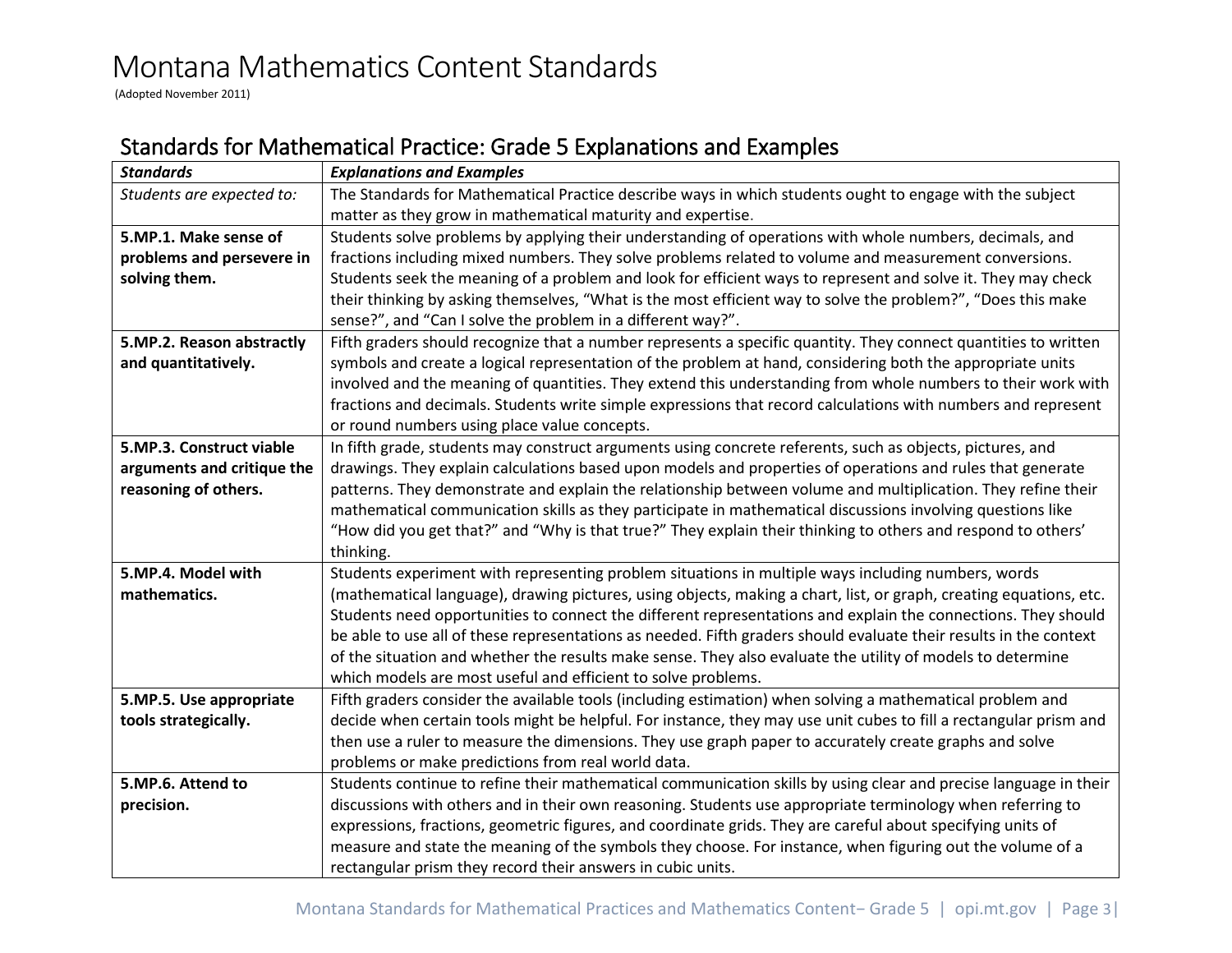(Adopted November 2011)

## Standards for Mathematical Practice: Grade 5 Explanations and Examples

| 5.MP.7. Look for and make | In fifth grade, students look closely to discover a pattern or structure. For instance, students use properties of |  |  |  |  |
|---------------------------|--------------------------------------------------------------------------------------------------------------------|--|--|--|--|
| use of structure.         | operations as strategies to add, subtract, multiply and divide with whole numbers, fractions, and decimals. They   |  |  |  |  |
|                           | examine numerical patterns and relate them to a rule or a graphical representation.                                |  |  |  |  |
| 5.MP.8. Look for and      | Fifth graders use repeated reasoning to understand algorithms and make generalizations about patterns.             |  |  |  |  |
| express regularity in     | Students connect place value and their prior work with operations to understand algorithms to fluently multiply    |  |  |  |  |
| repeated reasoning.       | multi-digit numbers and perform all operations with decimals to hundredths. Students explore operations with       |  |  |  |  |
|                           | fractions with visual models and begin to formulate generalizations.                                               |  |  |  |  |

*Adapted from Explanations and Examples Grade 5 produced by the Arizona Department of Education Standards and Assessment Division*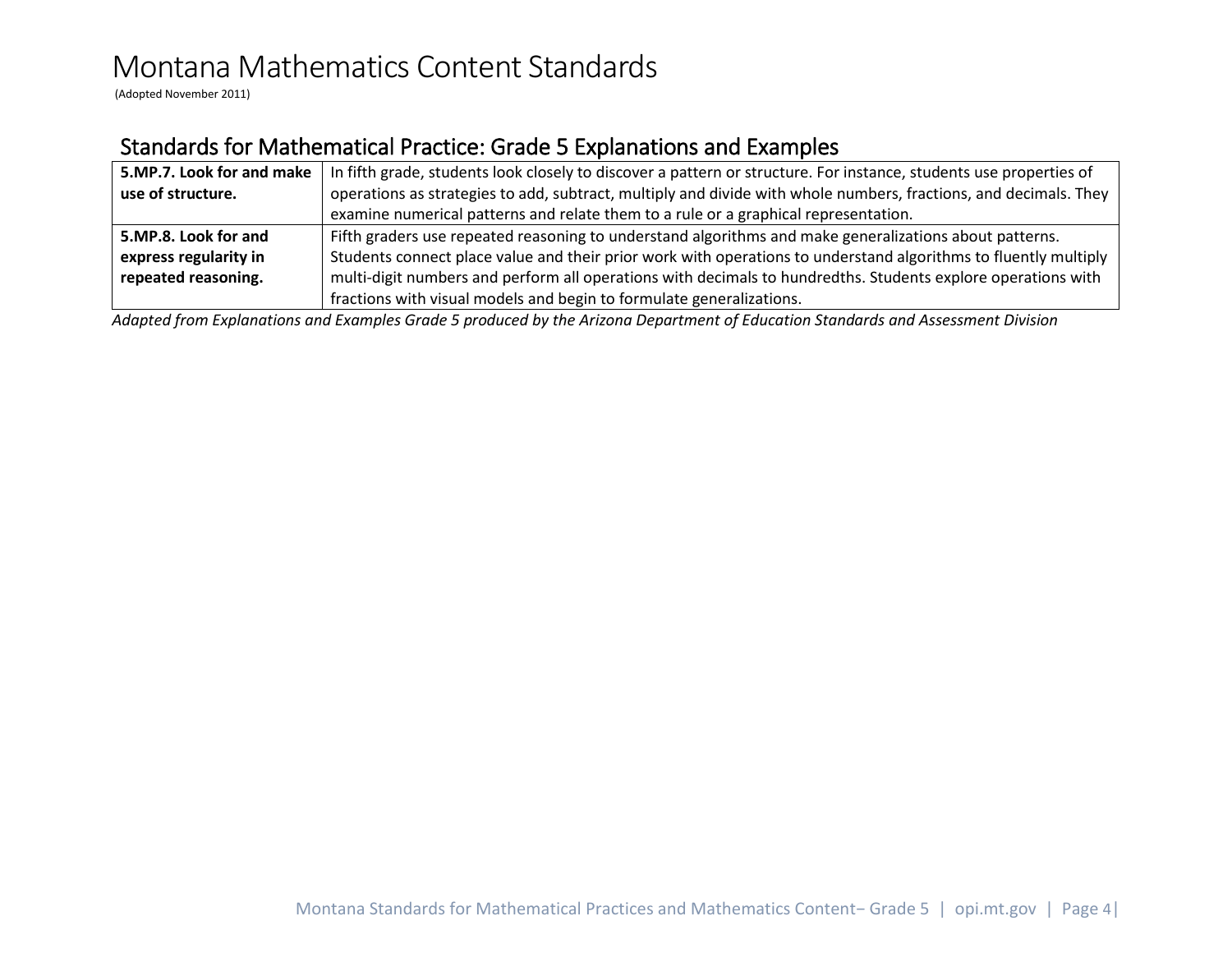(Adopted November 2011)

## <span id="page-4-0"></span>Fifth Grade Overview

| <b>Domains</b>                          | <b>Operations and</b><br><b>Algebraic Thinking</b>                                                      | <b>Number &amp; Operations in</b><br><b>Base Ten</b>                                                                                   | <b>Number &amp; Operations -</b><br><b>Fractions</b>                                                                                                                                              | <b>Measurement and Data</b>                                                                                                                                                                                              | Geometry                                                                                                                                                                        |
|-----------------------------------------|---------------------------------------------------------------------------------------------------------|----------------------------------------------------------------------------------------------------------------------------------------|---------------------------------------------------------------------------------------------------------------------------------------------------------------------------------------------------|--------------------------------------------------------------------------------------------------------------------------------------------------------------------------------------------------------------------------|---------------------------------------------------------------------------------------------------------------------------------------------------------------------------------|
| <b>Clusters</b>                         | Write and interpret<br>numerical<br>expressions<br>Analyze patterns and<br>relationships                | . Understand the place<br>value system<br>• Perform operations with<br>multi-digit whole<br>numbers and with<br>decimals to hundredths | Use equivalent fractions as a<br>strategy to add and subtract<br>fractions<br>• Apply and extend previous<br>understandings of<br>multiplication and division to<br>multiply and divide fractions | Convert like measurement units<br>within a given measurement system<br>Represent and interpret data<br>Geometric measurement:<br>understand concepts of volume and<br>relate volume to multiplication and<br>to addition | Graph points on the<br>coordinate plane to solve<br>real-world and mathematical<br>problems<br>Classify two-dimensional<br>figures into categories based<br>on their properties |
| <b>Mathematical</b><br><b>Practices</b> | 1. Make sense of problems and persevere<br>in solving them.<br>2. Reason abstractly and quantitatively. | 3.<br>4.                                                                                                                               | Construct viable arguments and<br>5.<br>critique the reasoning of others.<br>Model with mathematics.<br>6.                                                                                        | Use appropriate tools<br>strategically.<br>8.<br>Attend to precision.                                                                                                                                                    | 7. Look for and make use of structure.<br>Look for and express regularity in<br>repeated reasoning.                                                                             |

In Grade 5, instructional time should focus on three critical areas:

- *1. Developing fluency with addition and subtraction of fractions, developing understanding of the multiplication of fractions and of division of fractions in limited cases (unit fractions divided by whole numbers and whole numbers divided by unit fractions)*
	- Students apply their understanding of fractions and fraction models to represent the addition and subtraction of fractions with unlike denominators as equivalent calculations with like denominators. They develop fluency in calculating sums and differences of fractions, and make reasonable estimates of them. Students also use the meaning of fractions, of multiplication and division, and the relationship between multiplication and division to understand and explain why the procedures for multiplying and dividing fractions make sense. (Note: this is limited to the case of dividing unit fractions by whole numbers and whole numbers by unit fractions.)
- *2. Extending division to 2-digit divisors, integrating decimal fractions into the place value system and developing understanding of operations with decimals to hundredths, and developing fluency with whole number and decimal operation*
	- Students develop understanding of why division procedures work based on the meaning of base-ten numerals and properties of operations. They finalize fluency with multi-digit addition, subtraction, multiplication, and division. They apply their understandings of models for decimals, decimal notation, and properties of operations to add and subtract decimals to hundredths. They develop fluency in these computations, and make reasonable estimates of their results. Students use the relationship between decimals and fractions, as well as the relationship between finite decimals and whole numbers (i.e., a finite decimal multiplied by an appropriate power of 10 is a whole number), to understand and explain why the procedures for multiplying and dividing finite decimals make sense. They compute products and quotients of decimals to hundredths efficiently and accurately.
- *3. Developing understanding of volume*
	- Students recognize volume as an attribute of three-dimensional space. They understand that volume can be quantified by finding the total number of same-size units of volume required to fill the space without gaps or overlaps. They understand that a 1-unit by 1-unit by 1-unit cube is the standard unit for measuring volume. They select appropriate units, strategies, and tools for solving problems that involve estimating and measuring volume. They decompose three-dimensional shapes and find volumes of right rectangular prisms by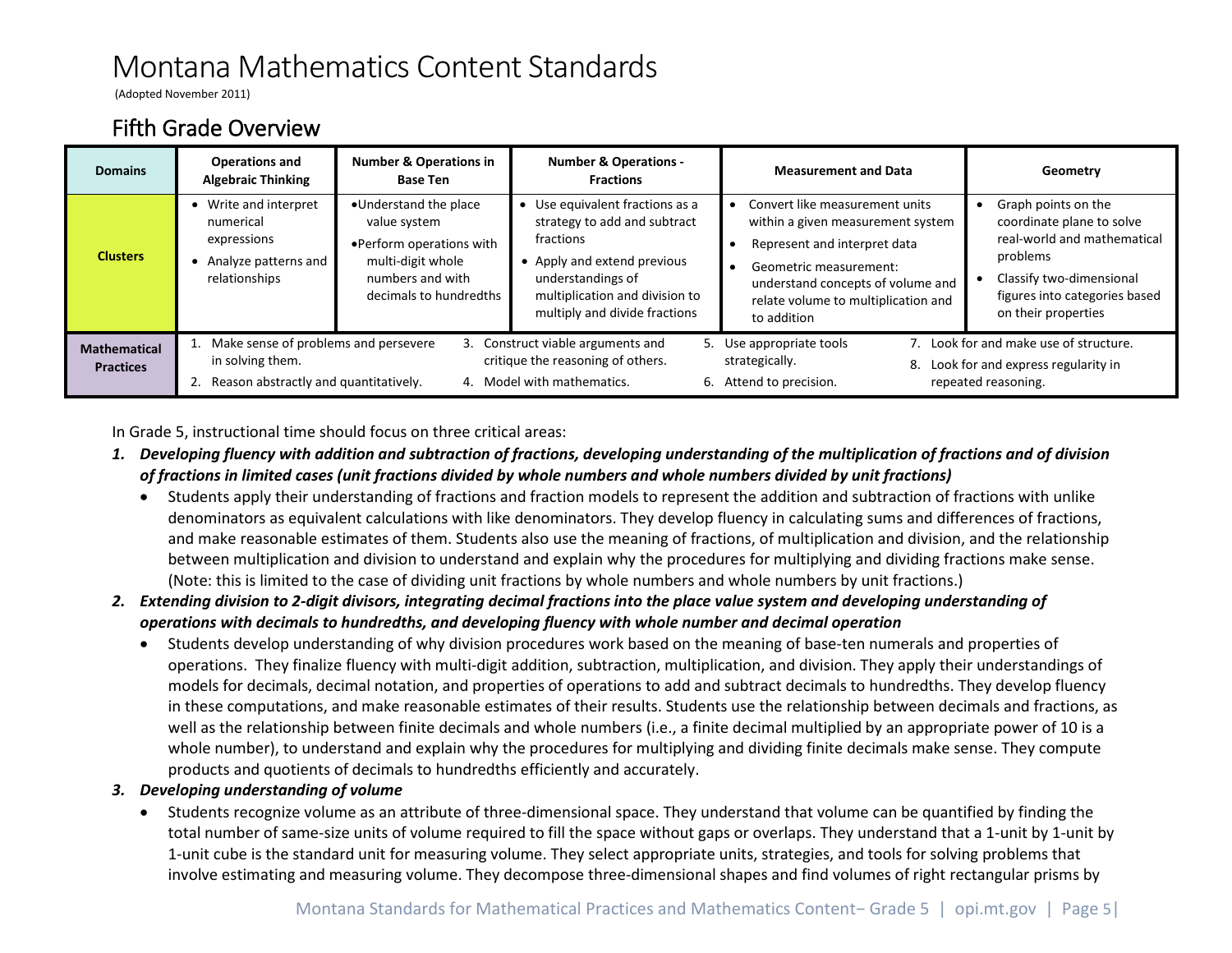(Adopted November 2011)

viewing them as decomposed into layers of arrays of cubes. They measure necessary attributes of shapes in order to solve real world and mathematical problems.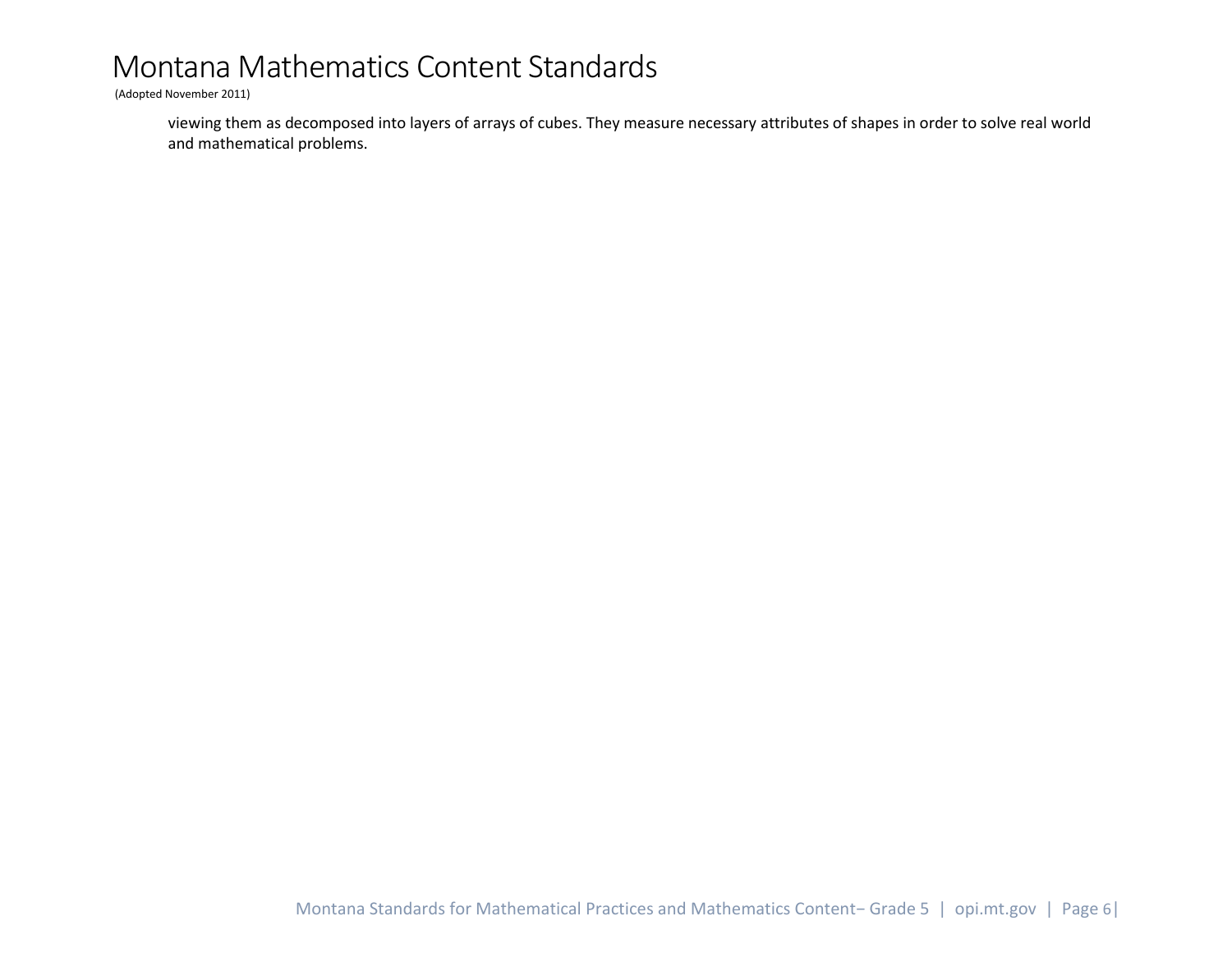(Adopted November 2011)

## <span id="page-6-0"></span>GRADE 5 STANDARDS

### <span id="page-6-1"></span>Operations and Algebraic Thinking (OA)

*Write and interpret numerical expressions.*

- Use parentheses, brackets, or braces in numerical expressions and evaluate expressions with these symbols. (5.OA.1)
- Write simple expressions that record calculations with numbers and interpret numerical expressions without evaluating them. For example, express the calculation "add 8 and 7, then multiply by 2" as  $2 \times (8 + 7)$ . Recognize that  $3 \times (18932 + 921)$  is three times as large as 18932 + 921, without having to calculate the indicated sum or product. (5.OA.2)

*Analyze patterns and relationships.*

• Generate two numerical patterns using two given rules. Identify apparent relationships between corresponding terms. Form ordered pairs consisting of corresponding terms from the two patterns and graph the ordered pairs on a coordinate plane. For example, given the rule "Add 3" and the starting number 0, and given the rule "Add 6" and the starting number 0, generate terms in the resulting sequences and observe that the terms in one sequence are twice the corresponding terms in the other sequence. Explain informally why this is so. (5.OA.3)

#### <span id="page-6-2"></span>Number and Operations in Base Ten (NBT)

*Understand the place value system.* 

- Recognize that in a multi-digit number, a digit in one place represents 10 times as much as it represents in the place to its right and 1/10 of what it represents in the place to its left. (5.NBT.1)
- Explain patterns in the number of zeros of the product when multiplying a number by powers of 10, and explain patterns in the placement of the decimal point when a decimal is multiplied or divided by a power of 10. Use whole-number exponents to denote powers of 10. (5.NBT.2)
- Read, write, and compare decimals to thousandths.
	- $\circ$  Read and write decimals to thousandths using base ten numerals, number names, and expanded form, e.g., 347.392 = 3  $\times$  $100 + 4 \times 10 + 7 \times 1 + 3 \times (1/10) + 9 \times (1/100) + 2 \times (1/1000)$ .
	- $\circ$  Compare two decimals to thousandths based on meanings of the digits in each place using  $>$ , =, and < symbols to record the results of comparisons. (5.NBT.3)
- Use place value understandings to round decimals to any place. (5.NBT.4)

*Perform operations with multi-digit whole numbers and with decimals to hundredths.*

- Fluently multiply multi-digit whole numbers using the standard algorithm. (5.NBT.5)
- Find whole-number quotients of whole numbers with up to four-digit dividends and two-digit divisors using strategies based on place value, the properties of operations, and/or the relationship between multiplication and division. Illustrate and explain the calculation by using equations, rectangular arrays, and/or area models. (5.NBT.6)
- Add, subtract, multiply, and divide decimals to hundredths using concrete models or drawings within cultural contexts, including those of Montana American Indians, and strategies based on place value, properties of operations, and/or the relationship between addition and subtraction; relate the strategy to a written method and explain the reasoning used. (5.NBT.7)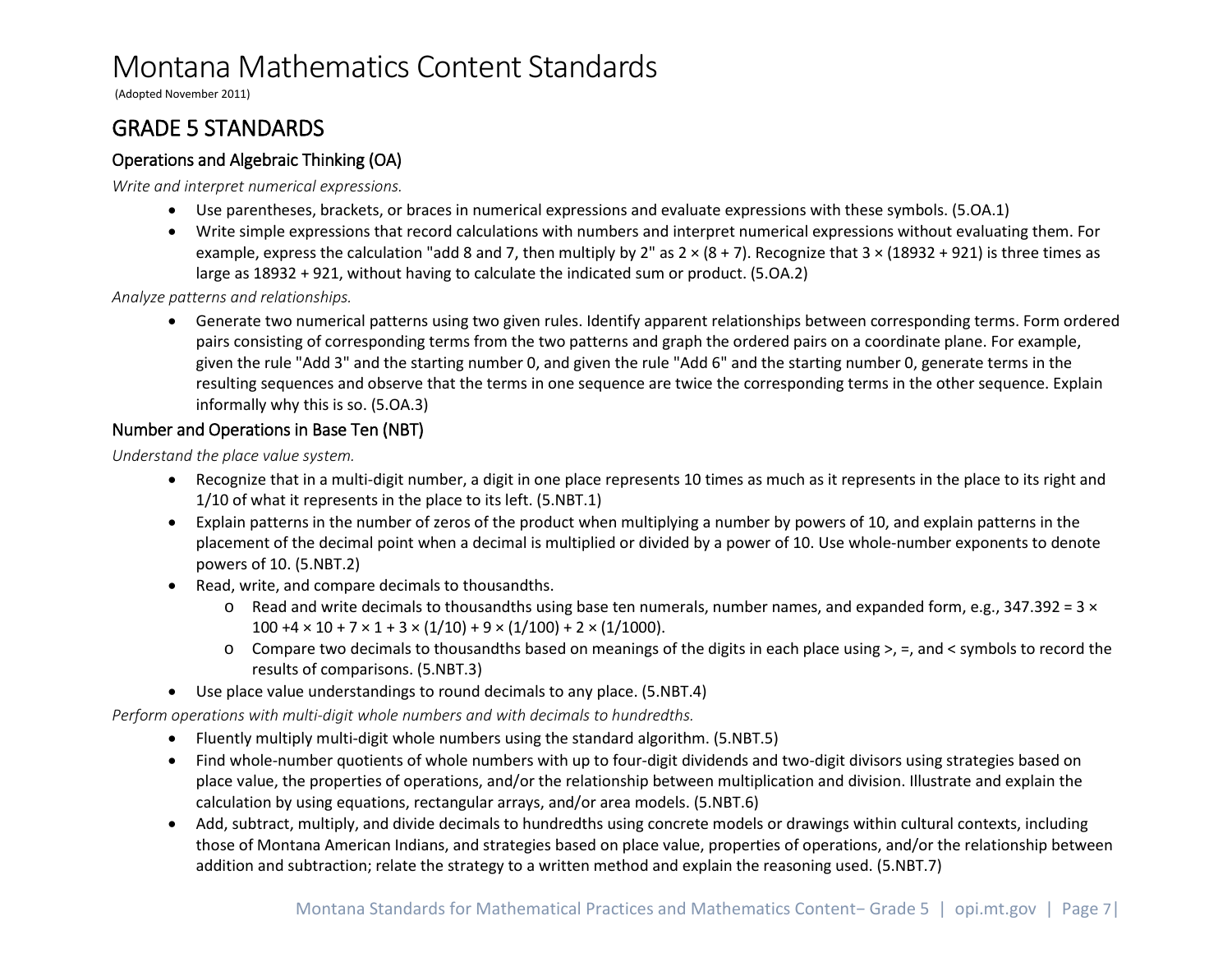(Adopted November 2011)

#### <span id="page-7-0"></span>Number and Operations – Fractions (NF)

*Use equivalent fractions as a strategy to add and subtract fractions.*

- Add and subtract fractions with unlike denominators (including mixed numbers) by replacing given fractions with equivalent fractions in such a way as to produce an equivalent sum or difference of fractions with like denominators. For example, 2/3 + 5/4 = 8/12 + 15/12 = 23/12. (In general, *a*/*b* + *c*/*d* = (*ad* + *bc*)/*bd*.) (5.NF.1)
- Solve word problems involving addition and subtraction of fractions referring to the same whole, including cases of unlike denominators, e.g., by using visual fraction models or equations to represent the problem. Use benchmark fractions and number sense of fractions to estimate mentally and assess the reasonableness of answers. For example, recognize an incorrect result 2/5 +  $1/2 = 3/7$ , by observing that  $3/7 < 1/2$ . (5.NF.2)

#### *Apply and extend previous understandings of multiplication and division to multiply and divide fractions.*

- Interpret a fraction as division of the numerator by the denominator  $(a/b = a \div b)$ . Solve word problems involving division of whole numbers leading to answers in the form of fractions or mixed numbers, e.g., by using visual fraction models or equations to represent the problem. For example, interpret 3/4 as the result of dividing 3 by 4, noting that 3/4 multiplied by 4 equals 3 and that when 3 wholes are shared equally among 4 people each person has a share of size 3/4. If 9 people want to share a 50-pound sack of rice equally by weight, how many pounds of rice should each person get? Between what two whole numbers does your answer lie? (5.NF.3)
- Apply and extend previous understandings of multiplication to multiply a fraction or whole number by a fraction.
	- o Interpret the product  $(a/b) \times q$  as a parts of a partition of *q* into *b* equal parts; equivalently, as the result of a sequence of operations  $a \times q \div b$ . For example, use a visual fraction model to show (2/3)  $\times$  4 = 8/3, and create a story context for this equation within cultural contexts, including those of Montana American Indians. Do the same with  $(2/3) \times (4/5) = 8/15$ . (In general, (*a*/*b*) × (*c*/*d*) = *ac*/*bd*.)
	- $\circ$  Find the area of a rectangle with fractional side lengths by tiling it with unit squares of the appropriate unit fraction side lengths, and show that the area is the same as would be found by multiplying the side lengths. Multiply fractional side lengths to find areas of rectangles, and represent fraction products as rectangular areas. (5.NF.4)
- Interpret multiplication as scaling (resizing), by:
	- o Comparing the size of a product to the size of one factor on the basis of the size of the other factor, without performing the indicated multiplication.
	- o Explaining why multiplying a given number by a fraction greater than 1 results in a product greater than the given number (recognizing multiplication by whole numbers greater than 1 as a familiar case); explaining why multiplying a given number by a fraction less than 1 results in a product smaller than the given number; and relating the principle of fraction equivalence  $a/b = (n \times a)/(n \times b)$  to the effect of multiplying  $a/b$  by 1. (5.NF.5)
- Solve real-world problems involving multiplication of fractions and mixed numbers, e.g., by using visual fraction models or equations to represent the problem within cultural contexts, including those of Montana American Indians. (5.NF.6)
- Apply and extend previous understandings of division to divide unit fractions by whole numbers and whole numbers by unit fractions. [Students able to multiply fractions in general can develop strategies to divide fractions in general, by reasoning about the relationship between multiplication and division. But division of a fraction by a fraction is not a requirement at this grade.]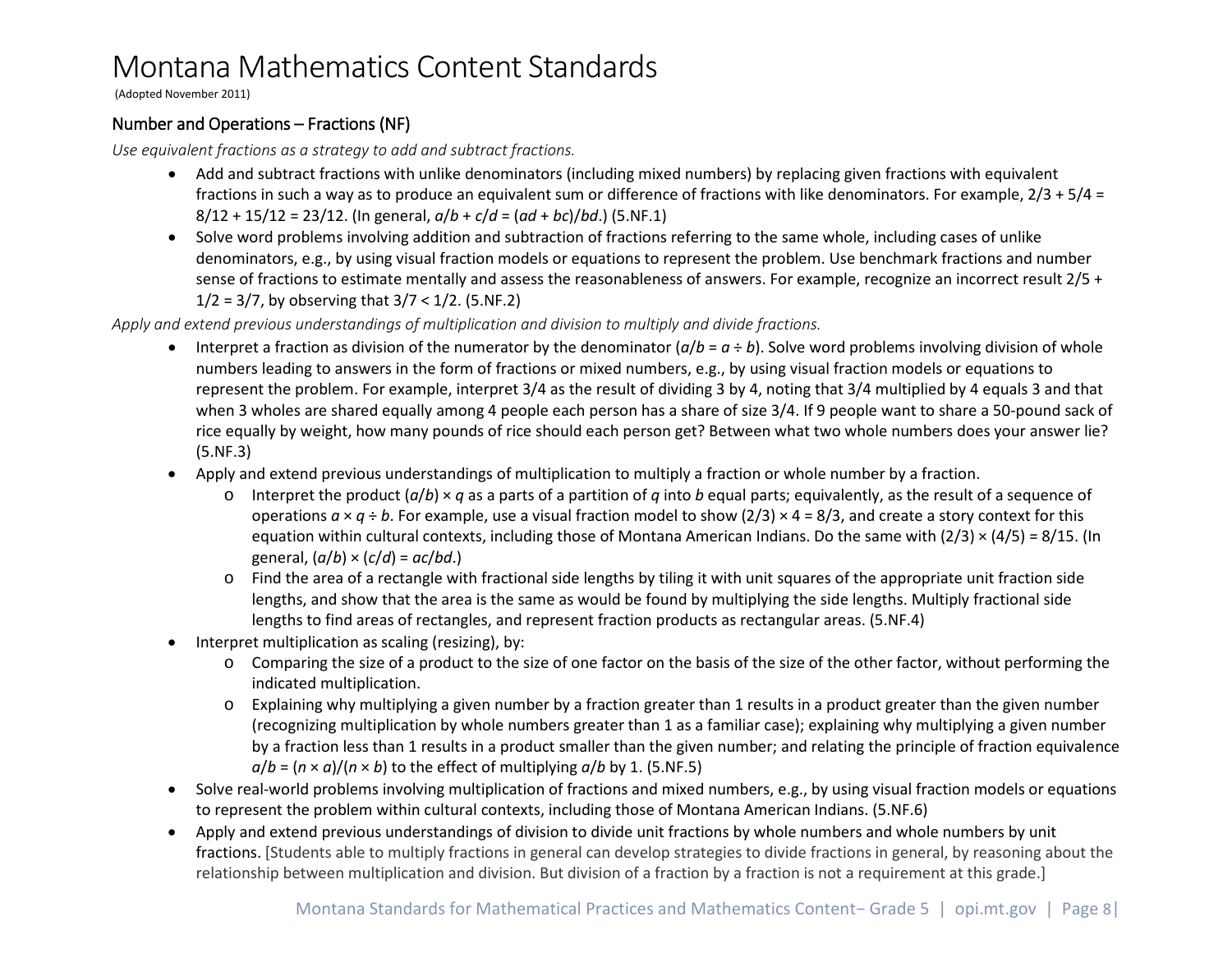(Adopted November 2011)

- o Interpret division of a unit fraction by a non-zero whole number and compute such quotients. For example, create a story context within cultural contexts, including those of Montana American Indians, for  $(1/3) \div 4$ , and use a visual fraction model to show the quotient. Use the relationship between multiplication and division to explain that  $(1/3) \div 4 = 1/12$  because  $(1/12) \times 4 = 1/3$ .
- o Interpret division of a whole number by a unit fraction and compute such quotients. For example, create a story context within cultural contexts, including those of Montana American Indians, for  $4 \div (1/5)$ , and use a visual fraction model to show the quotient. Use the relationship between multiplication and division to explain that  $4 \div (1/5) = 20$  because  $20 \times (1/5) = 4$ .
- o Solve real-world problems involving division of unit fractions by non-zero whole numbers and division of whole numbers by unit fractions, e.g., by using visual fraction models and equations to represent the problem. For example, how much chocolate will each person get if 3 people share 1/2 lb of chocolate equally? How many 1/3-cup servings are in 2 cups of raisins? (5.NF.7)

#### <span id="page-8-0"></span>Measurement and Data (MD)

*Convert like measurement units within a given measurement system.*

• Convert among different-sized standard measurement units within a given measurement system (e.g., convert 5 cm to 0.05 m) and use these conversions in solving multi-step, real-world problems within a cultural context, including those of Montana American Indians. (5.MD.1)

*Represent and interpret data.*

• Make a line plot to display a data set of measurements in fractions of a unit  $(1/2, 1/4, 1/8)$ . Use operations on fractions for this grade to solve problems involving information presented in line plots. For example, given different measurements of liquid in identical beakers, find the amount of liquid each beaker would contain if the total amount in all the beakers were redistributed equally. (5.MD.2)

*Geometric measurement: understand concepts of volume and relate volume to multiplication and to addition.* 

- Recognize volume as an attribute of solid figures and understand concepts of volume measurement.
	- o A cube with side length 1 unit, called a "unit cube," is said to have "one cubic unit" of volume, and can be used to measure volume.
	- o A solid figure which can be packed without gaps or overlaps using *n* unit cubes is said to have a volume of *n* cubic units. (5.MD.3)
- Measure volumes by counting unit cubes, using cubic cm, cubic in, cubic ft, and improvised units. (5.MD.4)
- Relate volume to the operations of multiplication and addition and solve real-world and mathematical problems involving volume within cultural contexts, including those of Montana American Indians.
	- o Find the volume of a right rectangular prism with whole-number side lengths by packing it with unit cubes and show that the volume is the same as would be found by multiplying the edge lengths, equivalently by multiplying the height by the area of the base. Represent threefold whole-number products as volumes, e.g., to represent the associative property of multiplication.
	- o Apply the formulas *V* = *l* × *w* × *h* and *V* = *b* × *h* for rectangular prisms to find volumes of right rectangular prisms with wholenumber edge lengths in the context of solving real-world and mathematical problems.